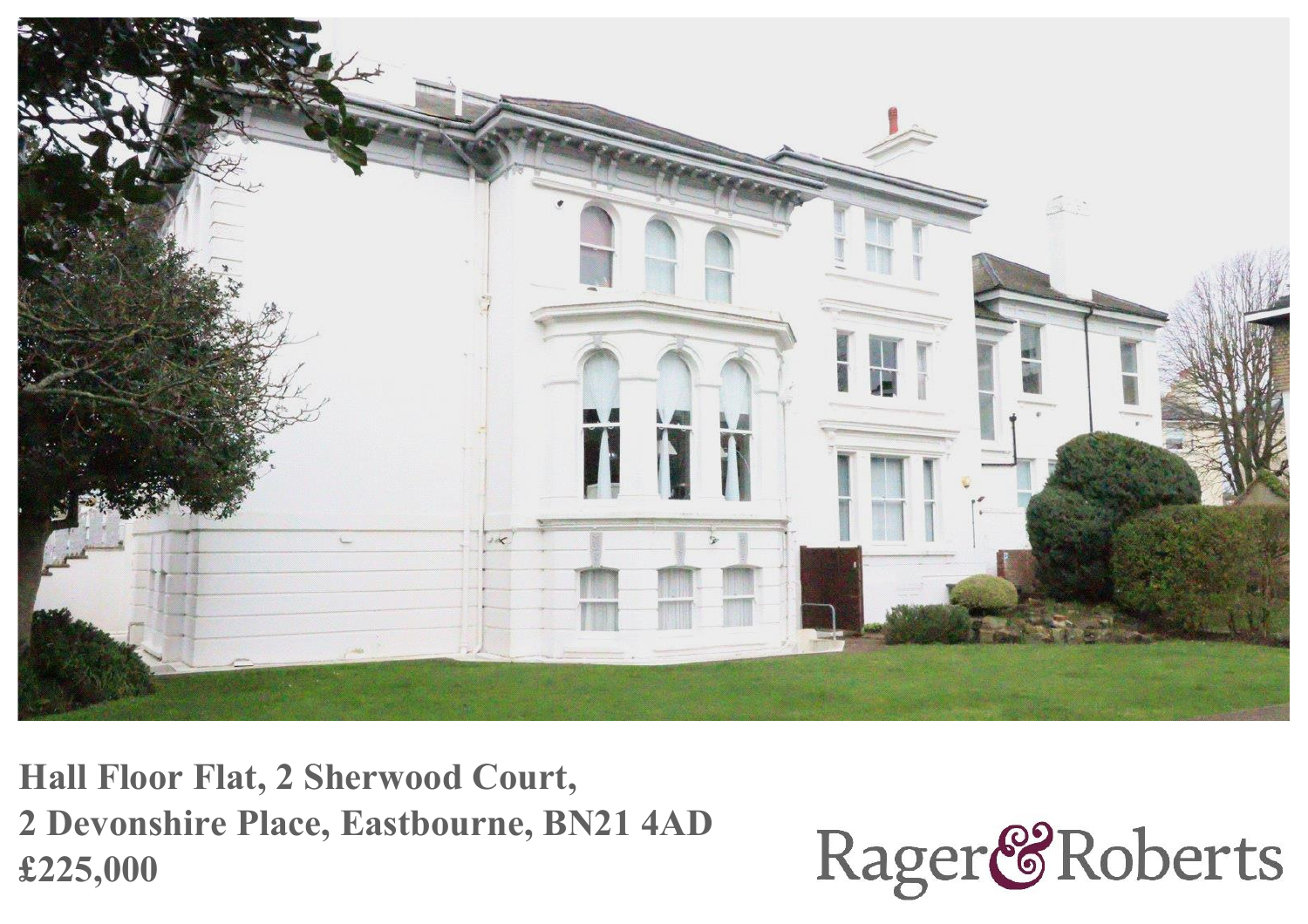

**Hall Floor Flat, 2 Sherwood Court, Eastbourne, BN21 4AD**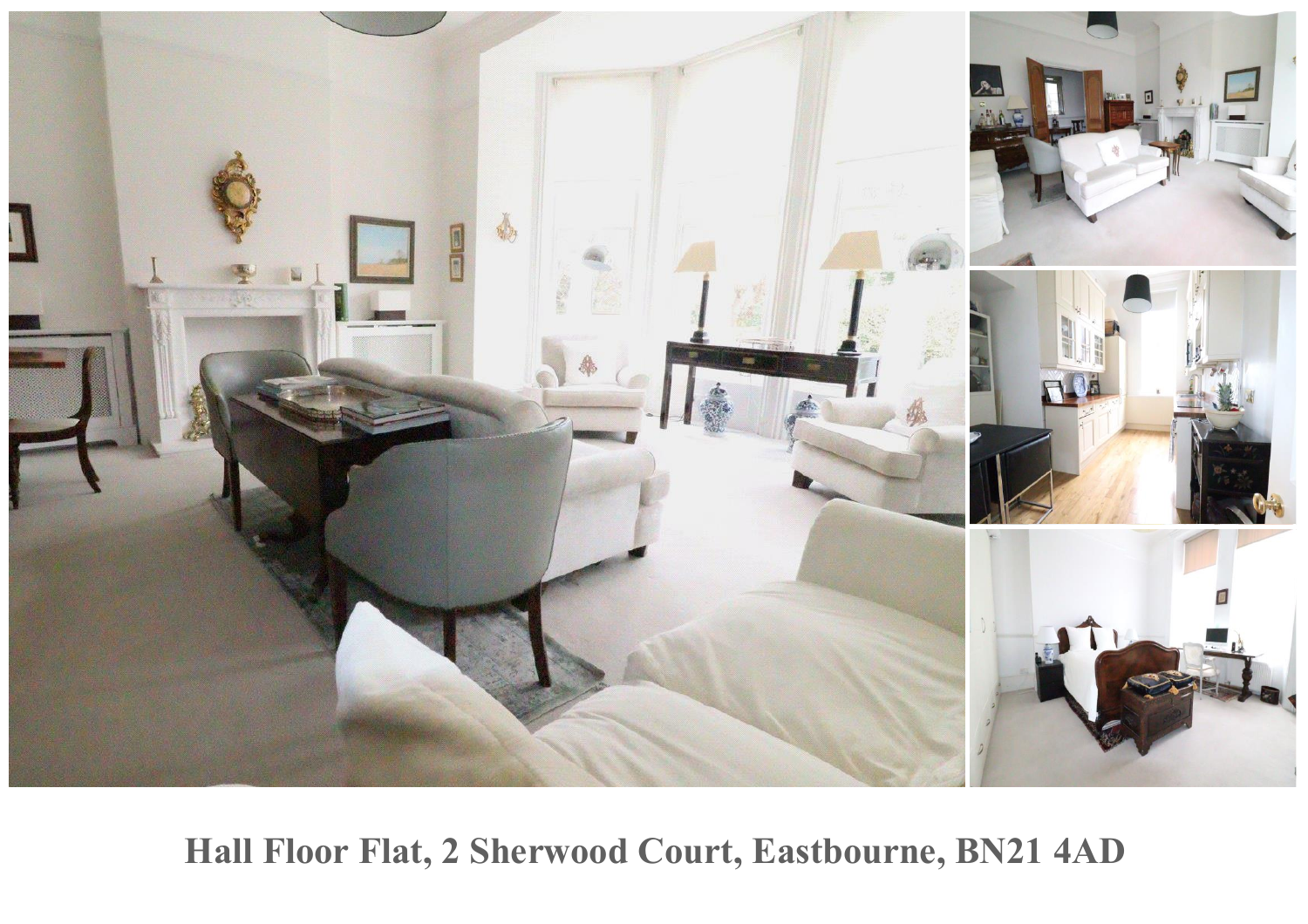# **An unusually spacious and extremely elegant hall floor apartment within <sup>a</sup> fine Victorian house extremely well placed between the west side of the town centre and the seafront.**

communal entrance hall • large private reception hall • 19'x17' spacious sitting/dining room • 13' kitchen/breakfast room • large double bedroom • bathroom with wc • gas fired central heating • communal gardens

## **Description**

An unusually spacious and extremely elegant hall floor apartment within <sup>a</sup> fine Victorian house extremely well placed between the west side of the town centre and the seafront. Only an internal inspection will convey the high appeal and quality of this outstanding property which has been substantially and tastefully improved in recent years.

### **Location**

Sherwood Court is one of the most handsome of Victorian buildings in Devonshire Place and is enviably located within easy reach of the shopping facilities of the west side of the town centre as well as Eastbourne's fine Victoria seafront. With local theatres and <sup>a</sup> wide range of amenities nearby the property is also well placed for the railway station offering main line services to London Victoria and to Gatwick. There are three principal golf courses in the Eastbourne area and one of the largest sailing marinas on the south coast. The scenic downland countryside of the South Downs National Park is just to the west.

The property is approached by the handsome front entrance with entry phone system and

**Communal Entrance Hall** with private front door to

**Spacious Reception Hall** with 2 radiators, large built in storage cupboard.

**Spacious Sitting/Dining Room** 19'5"x17'10" (5.92mx5.44m) with attractive southerly garden aspec<sup>t</sup> from the fine bay window, handsome period style marble fire surround for electric fire, 2 concealed radiators

**Kitchen/Breakfast Room** 13'10"x12'4" (4.22mx3.76m) approximate maximum measurements of the L shaped room into the dining recess, range of solid oak working surfaces with drawers and cupboards below and matching range of wall cabinets over, inset stainless steel double bowl sink unit with mixer tap, integrated electric oven with four ring electric hob, integrated eye level refrigerator with freezer below, dishwasher and washing machine, concealed gas fired boiler.

**Large double Bedroom** 15'2"x15'2" (4.62mx4.62m) with radiator, range of fitted wardrobe cupboards, 2 radiators.

**Large Bathroom** with white suite comprising panelled bath with mixer tap and multi jet shower system over, pair of wash basins with cabinets and drawers below, low level wc, heated towel rail, tiled floor, window.

### **Outside**

There are areas of communally maintained gardens flanking Sherwood Court.

**NB.** Car parking permits are available for residents for parking in Devonshire Place. From time to time there may be the opportunity of renting one of the garages which stand adjacent.

**Tenure** We are advised that the property is held Leasehold with <sup>a</sup> share in the Freehold

**Maintenance** Approximately £2,000 pa (to be confirmed)

**Lease** Approximately 145 years remaining (to be confirmed)